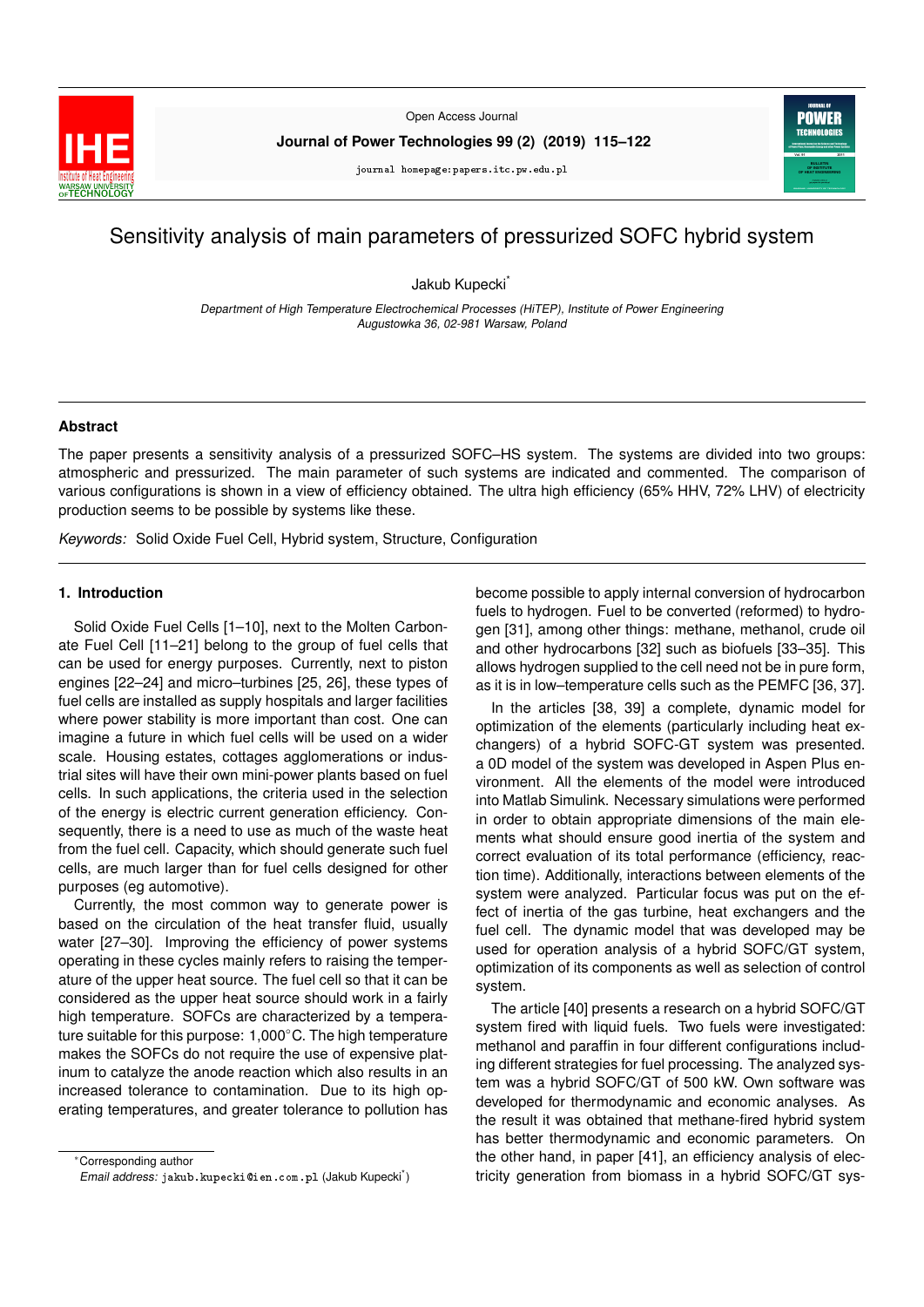tem was presented. a reference system is a hybrid system in which pure methane is used as fuel. In all the analyzed compositions of biomass extracted fuel (BEF), the efficiency was lower than in case of the reference system fired with methane. This was valid for both sole SOFC as well as a hybrid system. This is mainly caused by low heating value of the BEF. Adding some steam to BEF to reach 40% of molar concentration causes significant performance drop both of the sole SOFC as well as of the hybrid system. Hence, when the hybrid system is supplied with BEF, it has to be larger to produce the same amount of electricity as the reference system. Further research was made for more fuel compositions taking into account different gasification types and different sorts of biomass. The influence of fuel composition may be accounted for mainly by the change of calorific value of the fuel and the delivered heat that was necessary for reforming. It was concluded that the effectiveness obtained for all three cases for different kinds of BEF is quite high, therefore, biomass as the fuel for hybrid SOFC/GT systems is promising.

In the article [42] an analysis of a hybrid system with a gas turbine and heat recovery steam generator for steam generation was presented. It was assumed that only hydrogen takes part in the electrochemical reaction. The system is composed of an internal reformer, SOFC stack, combustion chamber, gas turbine, power turbine running the electric generator, fuel and air compressors, two heat exchangers and a heat recovery steam generator. Modeling was performed on different levels, i.e. for operation of the fuel cell, of the stack and the hybrid system. The results of the simulation indicate that a hybrid system with internal reforming (IR-SOFC/GT) may achieve theoretical net electrical efficiency higher than 60% and total efficiency including heat recovery and steam generation higher than 80%.

In the article [43] an analysis of a 1 MW SOFC/GT hybrid system was presented. a significant notion is the fact that due to advanced development of gas turbines and their market readiness, a commercially available gas turbine was used for the analysis. The examination of results was made in order to find the total power of the hybrid system taking into account the maximum allowable fuel cell temperature. In order to keep high performance of the hybrid system during partial load, an optimal control strategy depending on the power loading was created. The result for partial load proved that the streams of supplied fuel and air must be altered simultaneously. Moreover, in order to prevent performance drop, the temperatures in the combustion chamber and on the inlet to the turbine must be kept possibly close to the design point. a potential expansion of the SOFC/GT system to several Megawatts was analyzed. The Mercury 50 turbine of power 4,6 MW manufactured by Solar Turbines was used as the reference device. The results showed that maximum allowable temperature of SOFC part is limited by the total energy of the hybrid system and this limitation constraints the asset of increased efficiency due to increase of SOFC power. For the selected gas turbine the total power was of 11,5 MW and the efficiency of 58,62 %.

In the work [44] simulation of work and exergy analysis of a hybrid SOFC/GT system with internal reforming are presented. In the SOFC model it was assumed that only hydrogen takes part in the electrochemical reaction. Gases which did not react are oxidized. Energy and exergy are calculated not only for the whole installation but also for each element in order to assess distribution of irreversibilities. Simulations were made for different values of working pressure and fuel utilization factor. The results proved that for a 1.5 MW unit, electrical efficiency equal to 60% may be achieved for proper design, i.e. operational pressure and current density. Losses are taken into account also during heat recovery and the total efficiency of 70% is possible. The results proved that sole SOFC is an element subject to largest losses due to irreversible processes. Even if it is a very efficient device, it houses chemical and electrochemical reactions (steam reforming and electrochemic oxidization) that are characterized by largest exergy losses. As in many other papers on hybrid systems, like [45] and [46], the exergy analysis was not only made for a fuel cell stack (such analysis may be found in [47]), but also for all elements of hybrid SOFC/GT system.

In [48], two different advanced control approaches for a pressurized solid oxide fuel cell (SOFC) hybrid system are investigated and compared against traditional proportional integral derivative (PID), retaining system stability and operator confidence. Experimental tests were carried out to compare Model Predictive Control (MPC) against classic PID method: load following tests were carried out. Similar investigation is done in [49], where an advanced control strategies based on MPC method are compared against a traditional PlD controller in a Gas Turbine Pressurized SOFC hybrid system. Fuel cell temperature is regulated by manipulating the cell by–pass mass flow, while power is regulated by changing the fuel cell electrical current and fuel mass flow (the fuel utilization factor is kept constant). MPC demonstrated superior performance over the two distributed PID controls, thanks to the better setpoint tracking on the cell temperature, which is particularly evident when the ambient temperature deviates from the nominal condition.

# **2. The structures and parameters of SOFC Hybrid System**

Systems incorporating fuel cells may be divided into many categories. The first classification of power systems containing solid oxide fuel cell is based on the level of outlet pressure of flue gases rejected from the fuel cell. Systems in which the flue gases leaving the fuel cell have the pressure comparably equal to the atmospheric one are called the atmospheric pressure systems. The second group are systems in which the pressure of rejected flue gases from the fuel cell is higher than the atmospheric one—they are named as the pressurized fuel cell systems.

The categorization above determines the location of the fuel cell in a power system. In general, a fuel cell may have the same systemic function as the combustion chamber, i.e.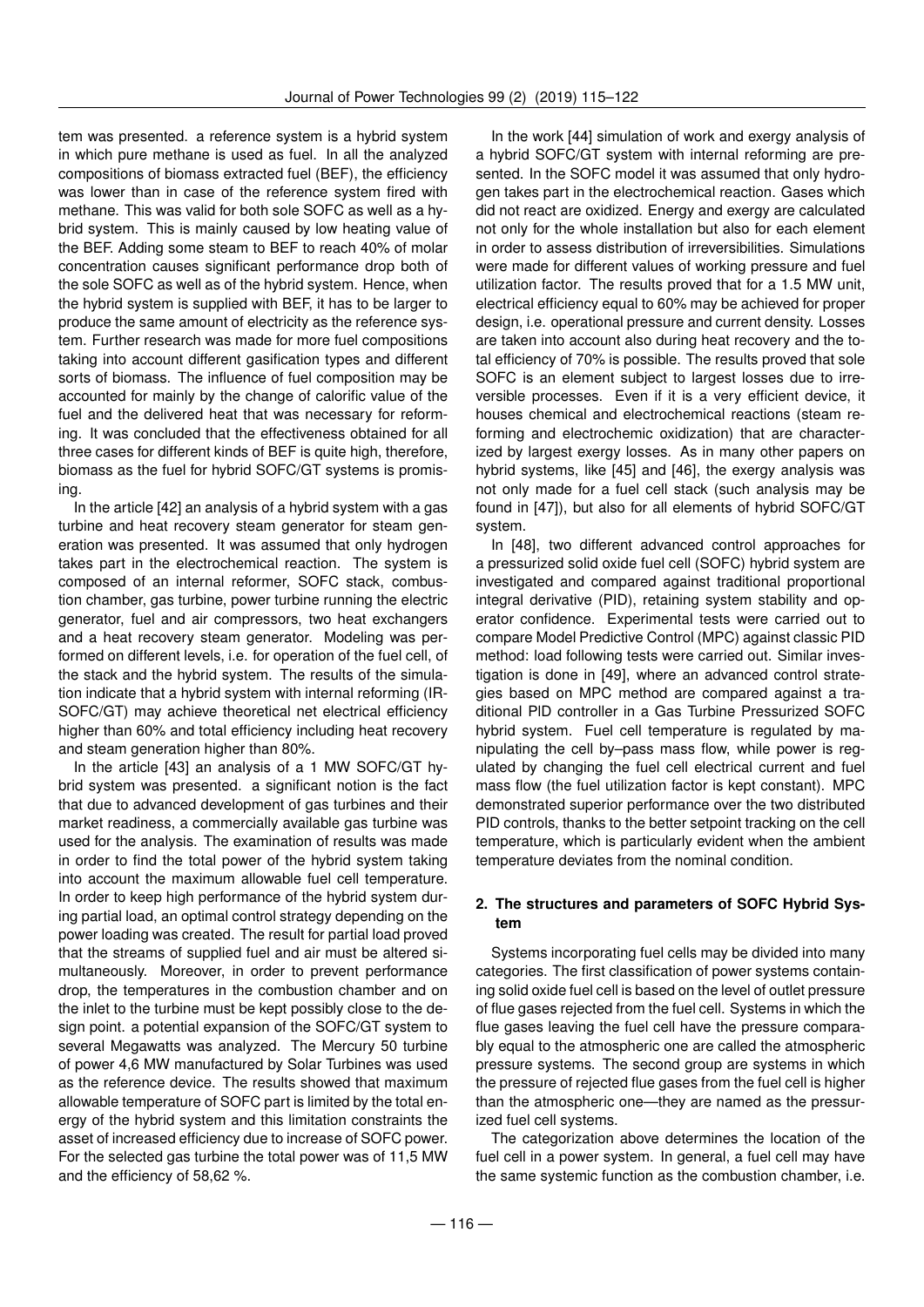oxidize the fuel fed to the system. An advantage of the solution is generation of quite significant amount of electrical energy from the sole fuel cell. As a result, less amount of fuel is fed to the combustion chamber located after the fuel cell, hence large air excess decreasing the temperature of gases directed to the turbine is not essential.

The complete analysis of the SOFC–HS structures is presented in [50]. A gas turbine system composed of an air compressor, combustion chamber and a gas turbine is depicted. a pressurized fuel cell can be located between the compressor and the turbine [51]. Two solutions are feasible. In the first the fuel cell substitutes the combustion chamber, in the other it is located directly before the combustion chamber. The system with pressurized fuel cell substituting the combustion chamber is considerably limited due to the fuel cell operation temperature. The temperature of gases supplying the turbine is determined by the fuel cell operation temperature. Hypothetically, it is possible to increase the temperature thereby decreasing the fuel utilization factor for the cell, but this results in much worse performance. Addition of combustion chamber gives higher independence of the gas turbine comparing to the system operating on the solitude fuel cell. An extreme situation may be presumed in this case, in which the fuel cell does not operate at all, and the whole power is generated by the gas turbine.

All the configurations itemized in [50] are characterized by quite large exhaust losses. Flue gas flows rejected from the system have much higher temperature than the ambient temperature (from 400°C to 1,000°C). In order to mitigate the exhaust loss regeneration a heat exchanger may be installed on the supplying flows that would recover some energy from the exhaust flow. Another way is to consider the flue gases as the upper heat source for next system—this solution is applied in combined cycle gas turbines.

Regeneration heat exchangers may be installed both on the air flow as well as on the fuel flow ducts. The compressor is the limiting device in this case as the temperature of compressed air is quite high. Therefore, the temperature of flue gases rejected from the gas turbine determine the effectiveness of installing a heat regenerator on the flow. The problem may be solved by adding an additional combustion chamber placed before the heat exchangers. This will allow to increase the temperature of the flue gases before the heat exchangers independently from the operation of the fuel cell. It should be also mentioned that the gas turbine shall have higher than atmospheric pressure at the outlet. This results from the necessity of taking into account the pressure drop on the heat exchangers.

The Fig. 1 presents an altered idea of heat regeneration in a pressurized system with fuel cell, in which the gas turbine decompresses the gas to the atmospheric pressure. In systems incorporating atmospheric fuel cell additional devices have to be used to recover some of the lost heat. Analogically, they are necessary in pressurized systems independently on chosen regeneration system. The highest efficiency is obtained for the system P–III but for very high

temperatures and pressures present in the system. Thus, this configuration has been chosen for further analysis. As shown in Fig. 1, there are following main elements of the system:

- 1. Air Compressor
- 2. Gas Turbine
- 3. Combustion Chamber
- 4. Fuel Pre-heater
- 5. Air Pre-heater

The main parameters of these five elements are investigated from the system efficiency point of view.

| Table 1: Nominal parameters of the system             |          |                             |
|-------------------------------------------------------|----------|-----------------------------|
| Parameter                                             |          | Value Point on the<br>chart |
| System efficiency, HHV, %<br>Air Compressor mass flow | 73<br>20 | (1)                         |
| rate, kg/s<br>Air Compressor pressure                 | 29       | (2)                         |
| outlet, bar<br>Air Compressor polytropic              | 80       |                             |
| efficiency, %<br>Gas Turbine polytropic               | 90       |                             |
| efficiency, %<br><b>Combustion Chamber fuel</b>       | Ω        | (3)                         |
| flow rate, kg/s                                       |          |                             |

#### **3. Sensitivity analysis of the main parameters**

Fig. 2 presents the influence of an air compressor mass flow rate with keeping the rest parameters on theirs unchanged values. Increasing the amount of air means increasing air excess factor  $(\lambda)$ . Increasing the amount of air decreases the total system efficiency.

The high value of system efficiency is obtained by rapid increase of temperatures in a few points: SOFC, combustion chamber and gas turbine outlet. The temperature of SOFC is raised even up to 1,400◦C, what can be difficult to manage from material point of view.

Fig. 4 presents the influence of an air compressor outlet pressure with keeping the rest parameters on theirs unchanged values. Increasing the air compressor outlet pressure means increasing system pressure ratio  $(\pi)$ . The pressure ratio has an optimal value from system efficiency point of view around 29. The trend is similar to a gas turbine system, it should be noted that increase with pressure ratio makes all machines more difficult to operate whereas the profits with efficiency increase are relatively small.

Figs 5 and 6 present the influence of adiabatic efficiency of air compressor and turbine, respectively. Increase in the both efficiencies translates into increase the total system efficiency with linear trends. The impact of turbine adiabatic efficiency is slightly higher than air compressor efficiency.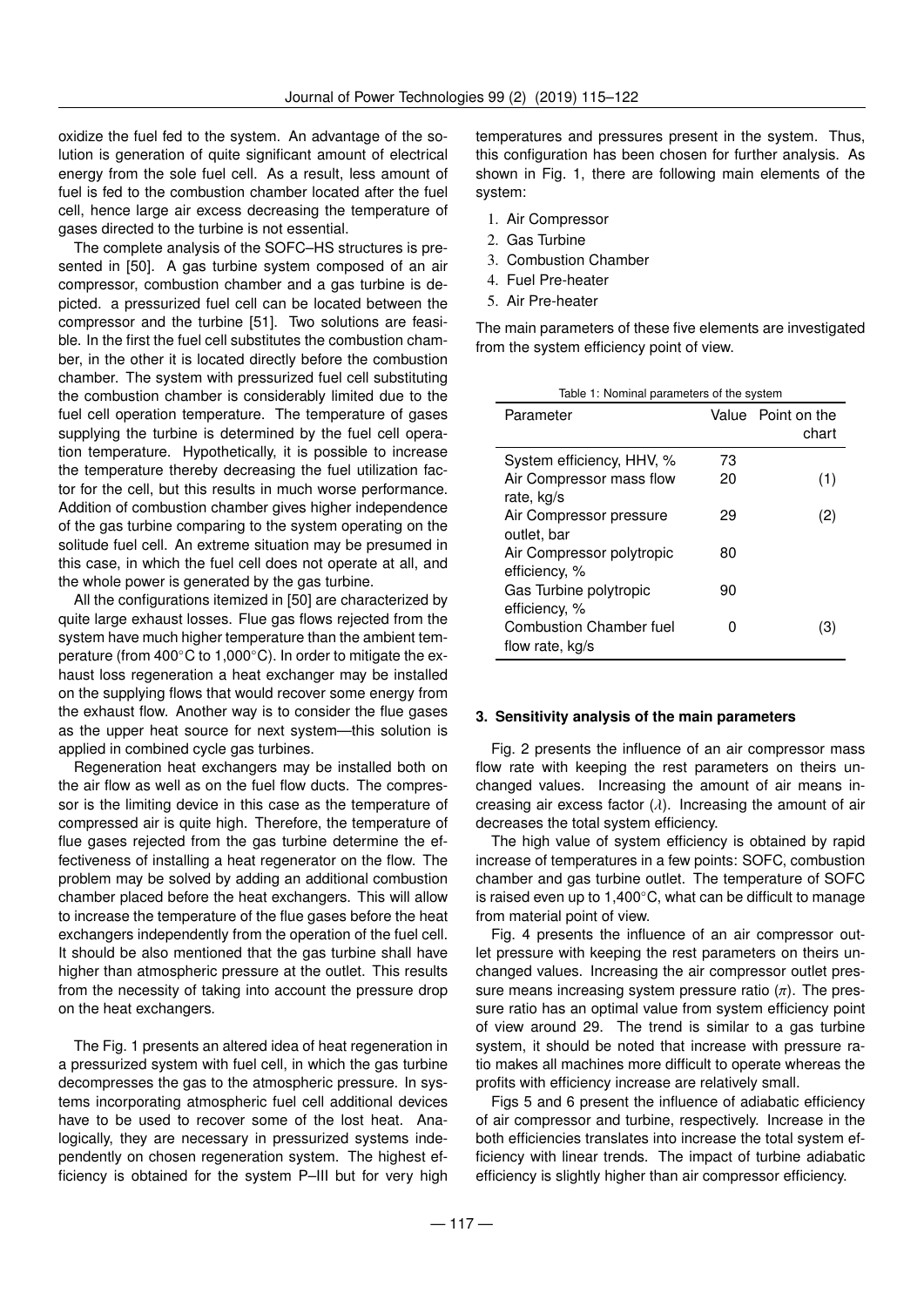

Figure 1: Diagram of the system with heat regeneration and gas turbine working to atmospheric pressure (P-III)



Figure 2: The influence of air compressor mass flow rate



Figure 3: The influence of air compressor mass flow rate on temperatures in chosen system points

Fig. 7 presents the influence of amount of fuel supplied to external combustion chamber for rising temperature of gases



Figure 4: The influence of air compressor pressure ratio



Figure 5: The influence of Air Compressor polytropic efficiency

before the gas turbine. The influence is slightly negative, but the fuel flow can be used for forcing system power.

The influence of two heat exchangers area is shown in Figs 8 and 9. In fact, the figures include a multiplication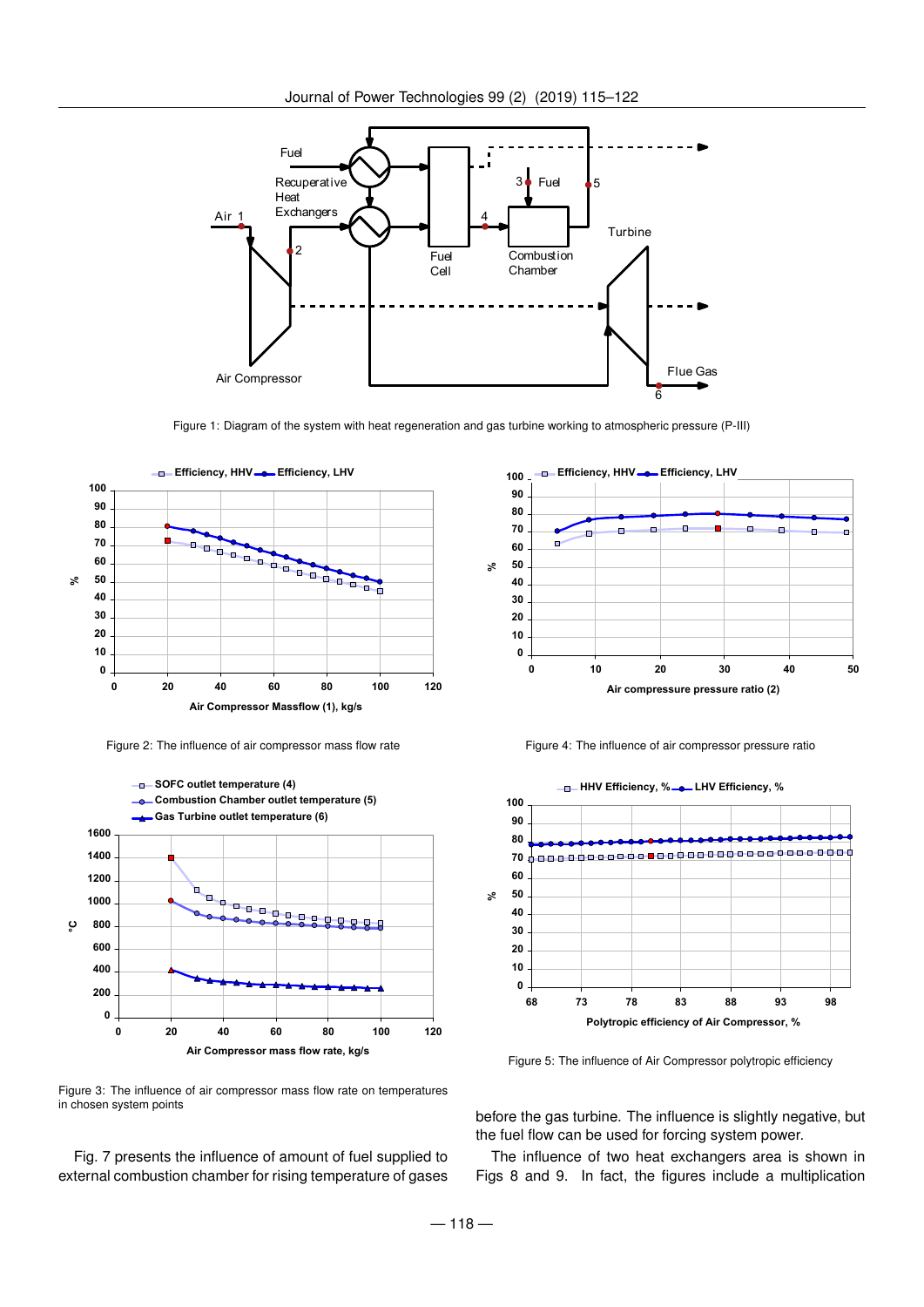

Figure 6: The influence of Gas Turbine polytropic efficiency, %



Figure 7: The influence of Combustion Chamber fuel flow rate



Figure 8: The influence of fuel pre-heater heat exchanger UA factor

of an area (*A*) and heat transfer coefficient (*U*) aggregated in a single factor (*UA*). The both heat exchangers have a marginal impact on system efficiency, because SOFC itself acts as heat recuperator.



Figure 9: The influence of air pre-heater heat exchanger UA factor

# **4. Discussion**

Based on the calculations done, the highest impact on the system efficiency related to air compressor mass flow rate, what is directly translated into operating temperature of SOFC. In fact, the chosen design point seems to be unrealistic (1,400◦C), and resulting in very high total system efficiency (>70% HHV-based).

Pressure ratio of the gas turbine subsystem has definite maximum point similarly to the gas turbine stand alone. The optimal value requires very high operating pressure (29 bar) but the curve is relatively flat, thus considerably pressure ratio reduction can be proposed with still quite high total system efficiency. The influence of the rotary machinery (compressor and expander) is visible but not pivotal, as far as gas turbine is responsible for only 10% of the total power generated. The influences of additional heat exchangers (for air and fuel) are negligible because the SOFC stack plays the same role of heat recuperation.

## **5. Conclusions**

A structural analysis of SOFC-HS variants by a possibility of installing a solid oxide fuel cell in a power system was presented in the article. The most rational configuration of a power system with the fuel cell is a system in which it is located in a simple gas turbine cycle before the combustion chamber. For the chosen system, the sensitivity analysis is made. Some of the investigated parameters has negligible influence on system efficiency (this mainly regards area of the heat exchangers), but other can be carefully chosen to keep the system in the most optimal point. Turbomoachinery should be designed or chose very accurately, due to the big impact on the efficiency can be reached.

It should be noted, that the absolute efficiency of the system depends on the assumptions made and the way in which the mathematical model was developed, thus the presented analysis is rather qualitative than quantitative.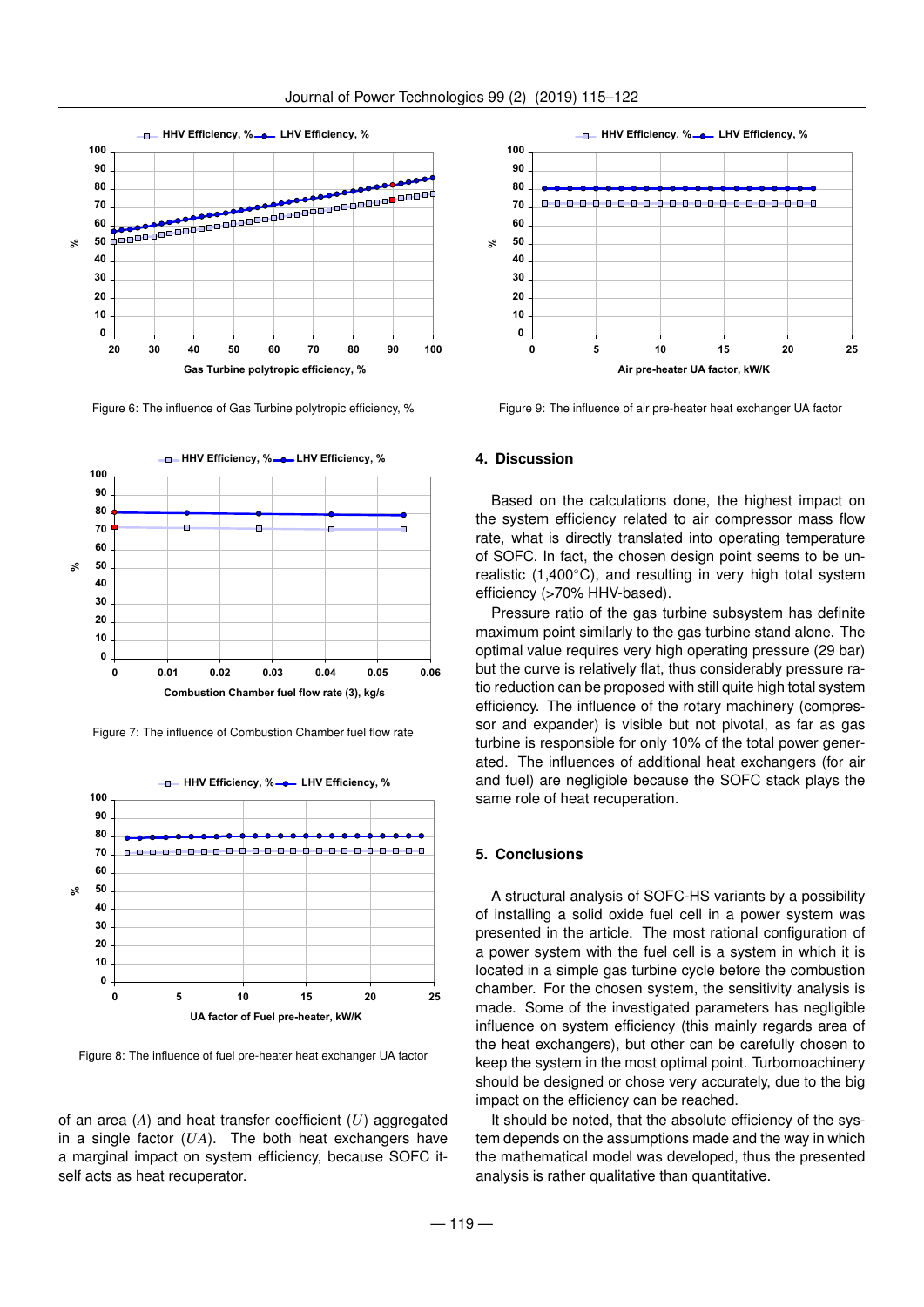## **References**

- [1] M. Afrand, A. A. Nadooshan, M. Hassani, H. Yarmand, M. Dahari, Predicting the viscosity of multi-walled carbon nanotubes/water nanofluid by developing an optimal artificial neural network based on experimental data, INTERNATIONAL COMMUNICA-TIONS IN HEAT AND MASS TRANSFER 77 (2016) 49–53. doi:10.1016/j.icheatmasstransfer.2016.07.008.
- [2] M. A. Ansari, S. M. A. Rizvi, S. Khan, Optimization of Electrochemical Performance of a Solid Oxide Fuel Cell using Artificial Neural Network, in: 2016 INTERNATIONAL CONFERENCE ON ELECTRICAL, ELEC-TRONICS, AND OPTIMIZATION TECHNIQUES (ICEEOT), DMI Coll Engn; IEEE DMI Coll Student Branch, 2016, pp. 4230–4234, International Conference on Electrical, Electronics, and Optimization Techniques (ICEEOT), Palnchur, INDIA, MAR 03-05, 2016.
- [3] M. Kamvar, M. Ghassemi, M. Rezaei, Effect of catalyst layer configuration on single chamber solid oxide fuel cell performance, APPLIED THERMAL ENGINEERING 100 (2016) 98–104. doi:10.1016/j.applthermaleng.2016.01.128.
- [4] X. Lv, C. Gu, X. Liu, Y. Weng, Effect of gasified biomass fuel on load characteristics of an intermediate-temperature solid oxide fuel cell and gas turbine hybrid system, INTERNATIONAL JOURNAL OF HYDROGEN ENERGY 41 (22) (2016) 9563–9576. doi:10.1016/j.ijhydene.2016.04.104.
- [5] A. Majedi, A. Abbasi, F. Davar, Green synthesis of zirconia nanoparticles using the modified Pechini method and characterization of its optical and electrical properties, JOURNAL OF SOL-GEL SCIENCE AND TECHNOLOGY 77 (3) (2016) 542–552. doi:10.1007/s10971- 015-3881-3.
- [6] D. Marra, C. Pianese, P. Polverino, M. Sorrentino, Models for Solid Oxide Fuel Cell Systems Exploitation of Models Hierarchy for Industrial Design of Control and Diagnosis Strategies Introduction, in: MOD-ELS FOR SOLID OXIDE FUEL CELL SYSTEMS: EXPLOITATION OF MODELS HIERARCHY FOR INDUSTRIAL DESIGN OF CON-TROL AND DIAGNOSIS STRATEGIES, Green Energy and Technology, 2016, pp. 1–26. doi:10.1007/978-1-4471-5658-1\_1.
- [7] M. Mehrpooya, H. Dehghani, S. M. A. Moosavian, Optimal design of solid oxide fuel cell, ammonia-water single effect absorption cycle and Rankine steam cycle hybrid system, JOURNAL OF POWER SOURCES 306 (2016) 107–123. doi:10.1016/j.jpowsour.2015.11.103.
- [8] R. Peters, R. Deja, M. Engelbracht, M. Frank, V. N. Nguyen, L. Blum, D. Stolten, Efficiency analysis of a hydrogen-fueled solid oxide fuel cell system with anode off-gas recirculation, JOURNAL OF POWER SOURCES 328 (2016) 105–113. doi:10.1016/j.jpowsour.2016.08.002.
- [9] M. Skrzypkiewicz, M. Wierzbicki, M. Stepien, Solid Oxide Fuel Cells coupled with a biomass gasification unit, in: Filipowicz, M and Dudek, M and Olkuski, T and Styszko, K (Ed.), 1ST INTERNATIONAL CON-FERENCE ON THE SUSTAINABLE ENERGY AND ENVIRONMENT DEVELOPMENT (SEED 2016), Vol. 10 of E3S Web of Conferences, Head Minist Sci & Higher Educ; Minist Energy; Minist Environm; Natl Fund Environm Protect & Water Management; Energy Regulatory Off; Natl Ctr Res & Dev; Head Malopolska Prov Off; Marshal Malopolska Reg; Municipality Krakow; Natl Contact Point; AGH UST Rector; EDFPolska; Cieplo Krakowa; CC Poland Plus; MetalERG; RWE Polska; Fdn Inst Sustainable Energy; AGH UST, Fac Energy & Fuels, 2016, 1st International Conference on the Sustainable Energy and Environment Development (SEED), Krakow, POLAND, MAY 17-19, 2016. doi:10.1051/e3sconf/20161000115.
- [10] K. Zouhri, S.-Y. Lee, Tubular SOFC air electrode ohmic overpotential: Parametric and exergy study, ENERGY CONVERSION AND MAN-AGEMENT 121 (2016) 1–12. doi:10.1016/j.enconman.2016.04.098.
- [11] H. Jeong, S. Cho, D. Kim, H. Pyun, D. Ha, C. Han, M. Kang, M. Jeong, S. Lee, A heuristic method of variable selection based on principal component analysis and factor analysis for monitoring in a 300 kw mcfc power plant, International Journal of Hydrogen Energy 37 (15) (2012) 11394–11400.
- [12] E. Arato, E. Audasso, L. Barelli, B. Bosio, G. Discepoli, Kinetic modelling of molten carbonate fuel cells: Effects of cathode water and electrode materials, JOURNAL OF POWER SOURCES 330 (2016) 18–27. doi:10.1016/j.jpowsour.2016.08.123.
- [13] M. Della Pietra, G. Discepoli, B. Bosio, S. J. McPhail, L. Barelli, G. Bidini, A. Ribes-Greus, Experimental investigation of SO2 poisoning in a Molten Carbonate Fuel Cell operating in CCS configuration, INTERNA-TIONAL JOURNAL OF HYDROGEN ENERGY 41 (41) (2016) 18822– 18836, 3rd International Workshop on Molten Carbonates and Related Topics (IWMC), NE Univ, Shenyang, PEOPLES R CHINA, JUN 11-13, 2015. doi:10.1016/j.ijhydene.2016.05.147.
- [14] L. Duan, L. Yue, T. Feng, H. Lu, J. Bian, Study on a novel pressurized MCFC hybrid system with CO2 capture, ENERGY 109 (2016) 737– 750. doi:10.1016/j.energy.2016.05.074.
- [15] S. Frangini, A. Masi, Molten carbonates for advanced and sustainable energy applications: Part II. Review of recent literature, INTERNA-TIONAL JOURNAL OF HYDROGEN ENERGY 41 (42) (2016) 18971– 18994. doi:10.1016/j.ijhydene.2016.08.076.
- [16] F. Golzar, M. Astaneh, R. Roshandel, A. B. Forough, Reducing CO2 emission from exhaust gases using molten carbonate fuel cells: a new approach, INTERNATIONAL JOURNAL OF AMBIENT ENERGY 37 (4) (2016) 331–340. doi:10.1080/01430750.2014.963206.
- [17] C. Huang, Y. Pan, Y. Wang, G. Su, J. Chen, An efficient hybrid system using a thermionic generator to harvest waste heat from a reforming molten carbonate fuel cell, ENERGY CONVERSION AND MANAGE-MENT 121 (2016) 186–193. doi:10.1016/j.enconman.2016.05.028.
- [18] P. Jienkulsawad, A. Arpornwichanop, Investigating the performance of a solid oxide fuel cell and a molten carbonate fuel cell combined system, ENERGY 107 (2016) 843–853. doi:10.1016/j.energy.2016.04.072.
- [19] S. Samanta, S. Ghosh, A thermo-economic analysis of repowering of a 250 MW coal fired power plant through integration of Molten Carbonate Fuel Cell with carbon capture, INTERNATIONAL JOURNAL OF GREENHOUSE GAS CONTROL 51 (2016) 48–55. doi:10.1016/j.ijggc.2016.04.021.
- [20] E. Audasso, B. Bosio, S. Nam, Extension of an effective MCFC kinetic model to a wider range of operating conditions, INTERNATIONAL JOURNAL OF HYDROGEN ENERGY 41 (12) (2016) 5571–5581. doi:10.1016/j.ijhydene.2015.10.152.
- [21] J. Milewski, M. Wołowicz, A. Miller, R. Bernat, A reduced order model of molten carbonate fuel cell: A proposal, International Journal of Hydrogen Energy 38 (26) (2013) 11565–11575.
- [22] G. Rey, C. Ulloa, J. Luis Miguez, E. Arce, Development of an ICE-Based Micro-CHP System Based on a Stirling Engine; Methodology for a Comparative Study of its Performance and Sensitivity Analysis in Recreational Sailing Boats in Different European Climates, ENER-GIES 9 (4). doi:10.3390/en9040239.
- [23] A. Chmielewski, R. Guminski, J. Maczak, S. Radkowski, P. Szulim, Aspects of balanced development of RES and distributed microcogeneration use in Poland: Case study of a mu CHP with Stirling engine, RENEWABLE & SUSTAINABLE ENERGY REVIEWS 60 (2016) 930–952. doi:10.1016/j.rser.2016.01.131.
- [24] L. Szablowski, J. Milewski, J. Kuta, K. Badyda, Control strategy of a natural gas fuelled piston engine working in distributed generation system, Rynek Energii (3) (2011) 33–40.
- [25] D. McLarty, J. Brouwer, C. Ainscough, Economic analysis of fuel cell installations at commercial buildings including regional pricing and complementary technologies, ENERGY AND BUILDINGS 113 (2016) 112–122. doi:10.1016/j.enbuild.2015.12.029.
- [26] L. Romero Rodriguez, J. M. Salmeron Lissen, J. Sanchez Ramos, E. A. Rodriguez Jara, S. Alvarez Dominguez, Analysis of the economic feasibility and reduction of a building's energy consumption and emissions when integrating hybrid solar thermal/PV/micro-<br>CHP systems. APPLIED ENERGY 165 (2016) 828-838. APPLIED ENERGY 165 (2016) 828-838. doi:10.1016/j.apenergy.2015.12.080.
- [27] H. Wu, L.-j. Yang, J.-p. Yan, G.-x. Hong, B. Yang, Improving the removal of fine particles by heterogeneous condensation during WFGD processes, FUEL PROCESSING TECHNOLOGY 145 (2016) 116–122. doi:10.1016/j.fuproc.2016.01.033.
- [28] . Bartela, A. Skorek-Osikowska, J. Kotowicz, Integration of a supercritical coal-fired heat and power plant with carbon capture installation and gas turbine, Rynek Energii 100 (3) (2012) 56–62.
- [29] R. Laskowski, A. Smyk, A. Rusowicz, A. Grzebielec, Determining the Optimum Inner Diameter of Condenser Tubes Based on Thermodynamic Objective Functions and an Economic Analysis, ENTROPY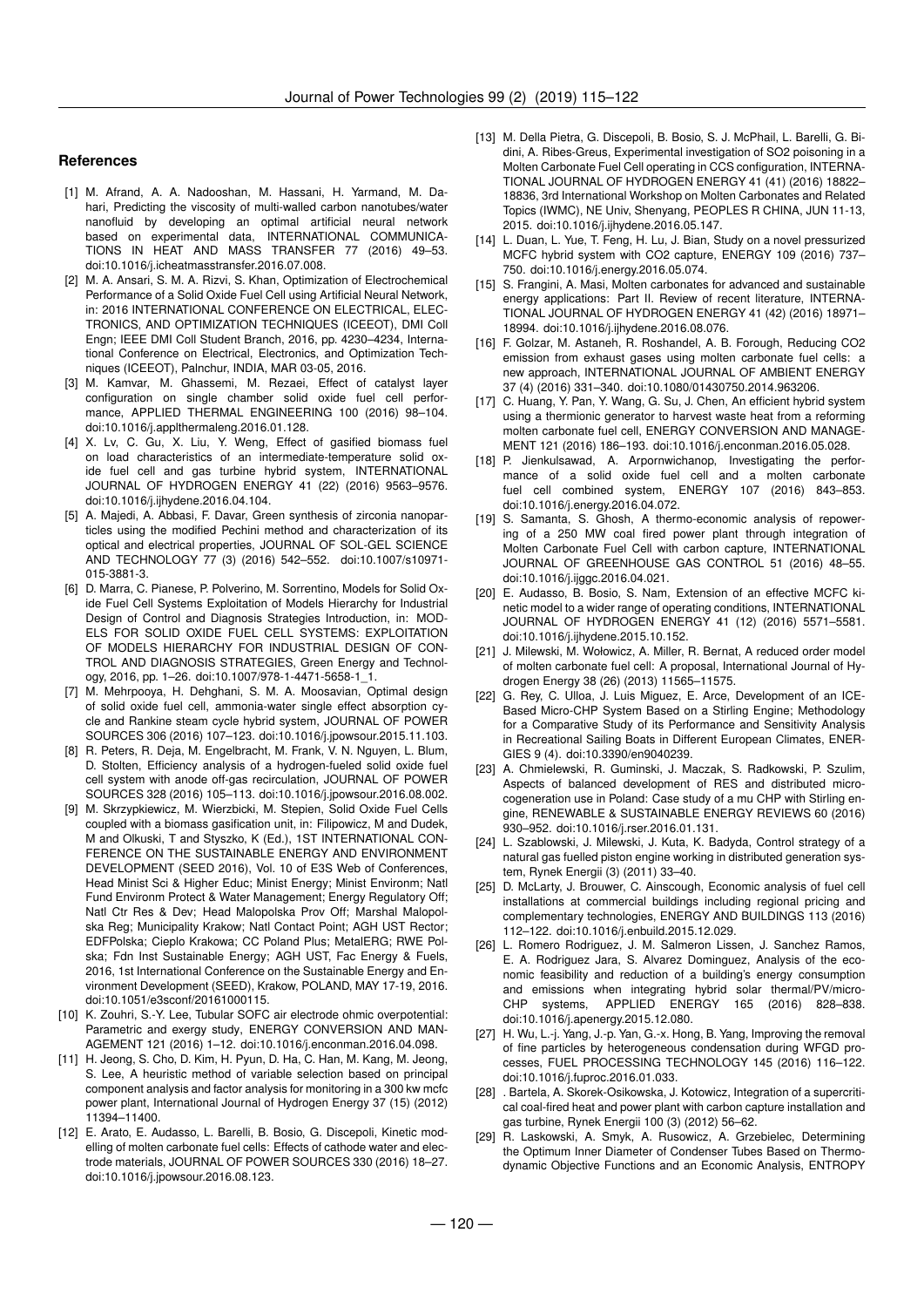18 (12). doi:10.3390/e18120444.

- [30] M. Wołowicz, J. Milewski, K. Futyma, W. Bujalski, Boosting the efficiency of an 800 mw-class power plant through utilization of low temperature heat of flue gases, in: Applied Mechanics and Materials, Vol. 483, Trans Tech Publ, 2014, pp. 315–321.
- [31] J. Kotowicz, M. Jurczyk, D. Wecel, W. Ogulewicz, Analysis of Hydrogen Production in Alkaline Electrolyzers, JOURNAL OF POWER TECH-NOLOGIES 96 (3) (2016) 149–156.
- [32] J. Kupecki, J. Jewulski, K. Badyda, Comparative study of biogas and dme fed micro-chp system with solid oxide fuel cell, Applied Mechanics and Materials 267 (2013) 53–56.
- [33] W. Budzianowski, Sustainable biogas energy in poland: Prospects and challenges, Renewable and Sustainable Energy Reviews 16 (1) (2012) 342–349.
- [34] P. Krawczyk, Control strategy for ventilation system of sewage sludge solar dryer, JOURNAL OF POWER TECHNOLOGIES 96 (2) (2016) 145–148.
- [35] A. Skorek-Osikowska, L. Bartela, J. Kotowicz, K. Dubiel, Use of a gas turbine in a hybrid power plant integrated with an electrolyser, biomass gasification generator and methanation reactor, JOURNAL OF POWER TECHNOLOGIES 96 (2) (2016) 73–80.
- [36] I.-S. Han, C.-B. Chung, Performance prediction and analysis of a PEM fuel cell operating on pure oxygen using data-driven models: A comparison of artificial neural network and support vector machine, IN-TERNATIONAL JOURNAL OF HYDROGEN ENERGY 41 (24) (2016) 10202–10211. doi:10.1016/j.ijhydene.2016.04.247.
- [37] M. Beltran-Gastelum, M. I. Salazar-Gastelum, R. M. Felix-Navarro, S. Perez-Sicairos, E. A. Reynoso-Soto, S. W. Lin, J. R. Flores-Hernandez, T. Romero-Castanon, I. L. Albarran-Sanchez, F. Paraguay-Delgado, Evaluation of Pt-Au/MWCNT (Multiwalled Carbon Nanotubes) electrocatalyst performance as cathode of a proton exchange membrane fuel cell, ENERGY 109 (2016) 446–455. doi:10.1016/j.energy.2016.04.132.
- [38] L. Barelli, G. Bidini, A. Ottaviano, Part load operation of a sofc/gt hybrid system: Dynamic analysis, Applied Energy 110 (0) (2013) 173 – 189.
- [39] J. Kupecki, J. Milewski, A. Szczesniak, R. Bernat, K. Motylinski, Dynamic numerical analysis of cross-, co-, and counter-current flow configuration of a 1 kw-class solid oxide fuel cell stack, International Journal of Hydrogen Energy 40 (45) (2015) 15834–15844.
- [40] M. Santin, A. Traverso, L. Magistri, A. Massardo, Thermoeconomic analysis of sofc-gt hybrid systems fed by liquid fuels, Energy 35 (2) (2010) 1077 – 1083, <ce:title>ECOS 2008</ce:title> <xocs:full-name>21st International Conference, on Efficiency, Cost, Optimization, Simulation and Environmental Impact of Energy Systems</xocs:full-name>.
- [41] M. Sucipta, S. Kimijima, K. Suzuki, Performance analysis of the SOFC–MGT hybrid system with gasified biomass fuel, Journal of Power Sources 174 (1) (2007) 124 - 135, <ce:title>Hybrid Electric Vehicles</ce:title>
- [42] S. Chan, H. Ho, Y. Tian, Multi-level modeling of sofc-gas turbine hybrid system, International Journal of Hydrogen Energy 28 (8) (2003) 889 – 900.
- [43] T. W. Song, J. L. Sohn, T. S. Kim, S. T. Ro, Performance characteristics of a mw-class sofc/gt hybrid system based on a commercially available gas turbine, Journal of Power Sources 158 (1) (2006) 361 – 367.
- [44] F. Calise, M. D. d Accadia, A. Palombo, L. Vanoli, Simulation and exergy analysis of a hybrid solid oxide fuel cell (sofc)–gas turbine system, Energy 31 (15) (2006) 3278 – 3299, <ce:title>ECOS 2004 - 17th International Conference on Efficiency, Costs, Optimization, Simulation, and Environmental Impact of Energy on Process Systems</ce:title> <xocs:full-name>17th International Conference on Efficiency, Costs, Optimization, Simulation, and Environmental Impact of Energy on Process Systems</xocs:full-name>.
- [45] W. R. Dunbar, N. Lior, R. A. Gaggioli, Combining fuel cells with fuelfired power plants for improved exergy efficiency, Energy 16 (10) (1991) 1259 – 1274.
- [46] W. Dunbar, N. Lior, R. Gaggioli, Effect of the fuel-cell unit size on the efficiency of a fuel-cell-topped rankine power cycle, Journal of Energy Resources Technology, Transactions of the ASME 115 (2) (1993) 105– 107, cited By (since 1996)8.
- [47] S. Chan, C. Low, O. Ding, Energy and exergy analysis of simple

solid-oxide fuel-cell power systems, Journal of Power Sources 103 (2) (2002) 188 – 200.

- [48] L. Larosa, A. Traverso, M. L. Ferrari, V. Zaccaria, Pressurized sofc hybrid systems: Control system study and experimental verification, Journal of Engineering for Gas Turbines and Power 137 (3) (2015) 031602.
- [49] L. Larosa, A. Traverso, V. Zaccaria, AMBIENT TEMPERATURE IM-PACT ON PRESSURIZED SOFC HYBRID SYSTEMS, in: ASME TURBO EXPO: TURBINE TECHNICAL CONFERENCE AND EXPO-SITION, 2015, VOL 3, Int Gas Turbine Inst, 2015, ASME Turbo Expo: Turbine Technical Conference and Exposition, Montreal, CANADA, JUN 15-19, 2015.
- [50] J. Milewski, M. Wołowicz, R. Bernat, L. Szablowski, J. Lewandowski, Variant analysis of the structure and parameters of sofc hybrid systems, in: Applied Mechanics and Materials, Vol. 437, Trans Tech Publ, 2013, pp. 306–312.
- [51] D. Bakalis, A. Stamatis, Incorporating available micro gas turbines and fuel cell: Matching considerations and performance evaluation, Applied Energy 103 (2013) 607–617.
- [52] M. Amirinejad, N. Tavajohi-Hasankiadeh, S. Madaeni, M. Navarra, E. Rafiee, B. Scrosati, Adaptive neuro-fuzzy inference system and artificial neural network modeling of proton exchange membrane fuel cells based on nanocomposite and recast nafion membranes, International Journal of Energy Research 37 (4) (2013) 347–357.
- [53] L. Barelli, G. Bidini, S. Campanari, G. Discepoli, M. Spinelli, Performance assessment of natural gas and biogas fueled molten carbonate fuel cells in carbon capture configuration, JOURNAL OF POWER SOURCES 320 (2016) 332–342. doi:10.1016/j.jpowsour.2016.04.071.
- [54] L. Bartela, J. Kotowicz, K. Dubiel, Technical economic comparative analysis of energy storage systems equipped with a hydrogen generation installation, JOURNAL OF POWER TECHNOLOGIES 96 (2) (2016) 92–100.
- [55] S. Bozorgmehri, M. Hamedi, Modeling and optimization of anodesupported solid oxide fuel cells on cell parameters via artificial neural network and genetic algorithm, Fuel Cells 12 (1) (2012) 11–23.
- [56] D. A. Brunner, S. Marcks, M. Bajpai, A. K. Prasad, S. G. Advani, Design and characterization of an electronically controlled variable flow rate ejector for fuel cell applications, International Journal of Hydrogen Energy 37 (5) (2012) 4457 – 4466.
- [57] W. M. Budzianowski, A review of potential innovations for production, conditioning and utilization of biogas with multiple-criteria assessment, RENEWABLE & SUSTAINABLE ENERGY REVIEWS 54 (2016) 1148– 1171. doi:10.1016/j.rser.2015.10.054.
- [58] W. M. Budzianowski, K. J. Budzianowska, D. S. Budzianowska, Analysis of solutions alleviating CO2 emissions intensity of biogas technology, INTERNATIONAL JOURNAL OF GLOBAL WARMING 9 (4) (2016) 507–528.
- [59] K. Chaichana, Y. Patcharavorachot, B. Chutichai, D. Saebea, S. Assabumrungrat, A. Arpornwichanop, Neural network hybrid model of a direct internal reforming solid oxide fuel cell, International Journal of Hydrogen Energy 37 (3) (2012) 2498–2508.
- [60] S. H. Chan, J. P. Stempien, O. L. Ding, P.-C. Su, H. K. Ho, Fuel cell and hydrogen technologies research, development and demonstration activities in Singapore - An update, INTERNATIONAL JOURNAL OF HYDROGEN ENERGY 41 (32) (2016) 13869–13878. doi:10.1016/j.ijhydene.2016.05.192.
- [61] A. Chmielewski, R. Guminski, J. Maczak, Selected properties of the adiabatic model of the Stirling engine combined with the model of the piston-crankshaft system, in: 2016 21ST INTERNATIONAL CON-FERENCE ON METHODS AND MODELS IN AUTOMATION AND ROBOTICS (MMAR), 2016, pp. 543–548, 21st International Conference on Methods and Models in Automation and Robotics (MMAR), Miedzyzdroje, POLAND, AUG 29-SEP 01, 2016.
- [62] A. Chmielewski, R. Guminski, J. Maczak, Dynamic model of a freepiston Stirling engine with four degrees of freedom combined with the thermodynamic submodel, in: 2016 21ST INTERNATIONAL CON-FERENCE ON METHODS AND MODELS IN AUTOMATION AND ROBOTICS (MMAR), 2016, pp. 583–588, 21st International Conference on Methods and Models in Automation and Robotics (MMAR), Miedzyzdroje, POLAND, AUG 29-SEP 01, 2016.
- [63] A. Chmielewski, R. Guminski, J. Maczak, P. Szulim, Model-based re-